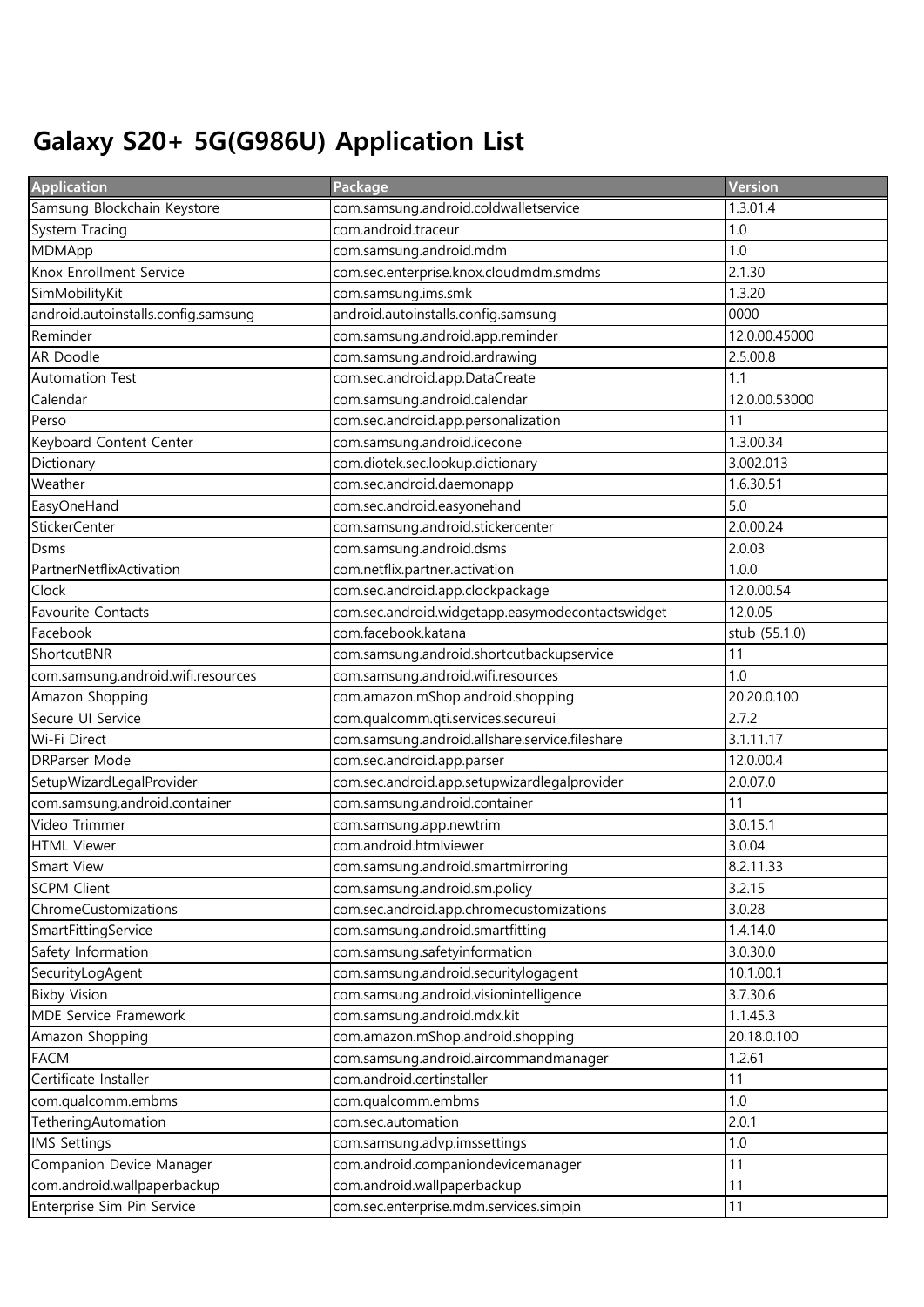| BluetoothTest<br>com.sec.android.app.bluetoothtest<br>11<br>3.5.54.9<br>Video Editor<br>com.sec.android.app.vepreload<br>PacProcessor<br>com.android.pacprocessor<br>11<br>com.android.keychain<br>11<br>Key Chain<br>5.2.00.86<br>Honey Board<br>com.samsung.android.honeyboard<br>EmergencyManagerService<br>com.sec.android.emergencymode.service<br>1.1.00.37<br>13.0.1.65<br>Samsung Internet<br>com.sec.android.app.sbrowser<br>com.sec.enterprise.knox.attestation<br>com.sec.enterprise.knox.attestation<br>1.0.3<br>11<br>com.samsung.ucs.agent.ese<br>com.samsung.ucs.agent.ese<br>Filter Provider<br>com.samsung.android.provider.filterprovider<br>5.0.32<br>com.facebook.appmanager<br>55.1.0<br>Facebook App Manager<br>com.samsung.android.app.spage<br>5.1.01.5<br>Samsung Free<br>1.0<br>Android R Easter Egg<br>com.android.egg<br>Clipboard edge<br>3.0.07<br>com.samsung.android.app.clipboardedge<br>Select background music<br>com.sec.android.app.ve.vebgm<br>1.1.04.0<br>Wi-Fi Tips<br>com.samsung.android.net.wifi.wifiguider<br>1.5.00.67<br>com.sec.factory.cameralyzer<br>3.3.20.11180<br>Cameralyzer<br>com.google.android.captiveportallogin<br>com.google.android.captiveportallogin<br>com.google.android.captiveportallogin<br>com.google.android.captiveportallogin<br>com.google.android.captiveportallogin<br>com.google.android.captiveportallogin<br>com.google.android.captiveportallogin<br>com.google.android.captiveportallogin<br>com.google.android.captiveportallogin<br>com.google.android.captiveportallogin<br>com.google.android.captiveportallogin<br>com.google.android.captiveportallogin<br>com.google.android.captiveportallogin<br>CaptivePortalLogin<br>r_aml_300900700<br>com.google.android.captiveportallogin<br>com.google.android.captiveportallogin<br>4.4.27<br>Samsung capture<br>com.samsung.android.app.smartcapture<br>3.0.0<br><b>ANT HAL Service</b><br>com.dsi.ant.server<br>WlanTest<br>1.1.0<br>com.sec.android.app.wlantest<br>com.google.ar.core<br>0<br>com.google.ar.core<br>Sound picker<br>10.0.11.7<br>com.samsung.android.app.soundpicker<br>\"Bixby\" voice wake-up<br>com.samsung.android.bixby.wakeup<br>2.1.24.44<br>Create movie<br>com.samsung.app.highlightplayer<br>3.5.54.9<br>2.0<br>com.sec.bcservice<br>com.sec.bcservice<br>1.1.02.0<br>com.monotype.android.font.samsungone<br>SamsungOne<br>com.sec.android.provider.emergencymode<br>EmergencyProvider<br>1.1.00.4<br>com.sec.factory.camera<br>FactoryCamera<br>3.4.37<br>Sim App Dialog<br>com.android.simappdialog<br>11<br>Print Service Recommendation Service<br>com.google.android.printservice.recommendation<br>1.3.0<br>Autofill with Samsung Pass<br>com.samsung.android.samsungpassautofill<br>2.5.01.15<br>Hiya Service<br>com.hiya.star<br>2.8.0-samsung-791<br>Call & text on other devices<br>com.samsung.android.mdecservice<br>3.0.00.39<br>Wearable Manager Installer<br>com.samsung.android.app.watchmanagerstub<br>2.1.01.20006<br>com.sec.mhs.smarttethering<br>Auto Hotspot<br>1.0.91.0<br>AppLinker<br>2.1.10<br>com.sec.android.app.applinker<br>Samsung text-to-speech engine<br>3.1.01.14<br>com.samsung.SMT<br>Mobile Device Information Provider<br>1.0.200309.0_140810<br>com.amazon.appmanager<br>com.google.audio.hearing.visualization.accessibility.scribe<br>Live Transcribe & Sound Notifications<br>4.0.336034712<br>com.sec.modem.settings<br>1.0.1<br>SilentLogging<br>com.android.providers.partnerbookmarks<br>11<br>com.android.providers.partnerbookmarks<br>com.netflix.mediaclient<br>Netflix<br>1.0.0<br>11<br>CarrierDefaultApp<br>com.android.carrierdefaultapp<br>Launcher<br>com.sec.android.emergencylauncher<br>1.1.00.19 | Prime Video | com.amazon.avod.thirdpartyclient | 3.0.73.999901 |
|-------------------------------------------------------------------------------------------------------------------------------------------------------------------------------------------------------------------------------------------------------------------------------------------------------------------------------------------------------------------------------------------------------------------------------------------------------------------------------------------------------------------------------------------------------------------------------------------------------------------------------------------------------------------------------------------------------------------------------------------------------------------------------------------------------------------------------------------------------------------------------------------------------------------------------------------------------------------------------------------------------------------------------------------------------------------------------------------------------------------------------------------------------------------------------------------------------------------------------------------------------------------------------------------------------------------------------------------------------------------------------------------------------------------------------------------------------------------------------------------------------------------------------------------------------------------------------------------------------------------------------------------------------------------------------------------------------------------------------------------------------------------------------------------------------------------------------------------------------------------------------------------------------------------------------------------------------------------------------------------------------------------------------------------------------------------------------------------------------------------------------------------------------------------------------------------------------------------------------------------------------------------------------------------------------------------------------------------------------------------------------------------------------------------------------------------------------------------------------------------------------------------------------------------------------------------------------------------------------------------------------------------------------------------------------------------------------------------------------------------------------------------------------------------------------------------------------------------------------------------------------------------------------------------------------------------------------------------------------------------------------------------------------------------------------------------------------------------------------------------------------------------------------------------------------------------------------------------------------------------------------------------------------------------------------------------------------------------------------------------------------------------------------------------------------------------------------------------------------------------------------------------------------------------------------------------------------------------------------------------------------------------------------------------------------------------------------------------------------|-------------|----------------------------------|---------------|
|                                                                                                                                                                                                                                                                                                                                                                                                                                                                                                                                                                                                                                                                                                                                                                                                                                                                                                                                                                                                                                                                                                                                                                                                                                                                                                                                                                                                                                                                                                                                                                                                                                                                                                                                                                                                                                                                                                                                                                                                                                                                                                                                                                                                                                                                                                                                                                                                                                                                                                                                                                                                                                                                                                                                                                                                                                                                                                                                                                                                                                                                                                                                                                                                                                                                                                                                                                                                                                                                                                                                                                                                                                                                                                                               |             |                                  |               |
|                                                                                                                                                                                                                                                                                                                                                                                                                                                                                                                                                                                                                                                                                                                                                                                                                                                                                                                                                                                                                                                                                                                                                                                                                                                                                                                                                                                                                                                                                                                                                                                                                                                                                                                                                                                                                                                                                                                                                                                                                                                                                                                                                                                                                                                                                                                                                                                                                                                                                                                                                                                                                                                                                                                                                                                                                                                                                                                                                                                                                                                                                                                                                                                                                                                                                                                                                                                                                                                                                                                                                                                                                                                                                                                               |             |                                  |               |
|                                                                                                                                                                                                                                                                                                                                                                                                                                                                                                                                                                                                                                                                                                                                                                                                                                                                                                                                                                                                                                                                                                                                                                                                                                                                                                                                                                                                                                                                                                                                                                                                                                                                                                                                                                                                                                                                                                                                                                                                                                                                                                                                                                                                                                                                                                                                                                                                                                                                                                                                                                                                                                                                                                                                                                                                                                                                                                                                                                                                                                                                                                                                                                                                                                                                                                                                                                                                                                                                                                                                                                                                                                                                                                                               |             |                                  |               |
|                                                                                                                                                                                                                                                                                                                                                                                                                                                                                                                                                                                                                                                                                                                                                                                                                                                                                                                                                                                                                                                                                                                                                                                                                                                                                                                                                                                                                                                                                                                                                                                                                                                                                                                                                                                                                                                                                                                                                                                                                                                                                                                                                                                                                                                                                                                                                                                                                                                                                                                                                                                                                                                                                                                                                                                                                                                                                                                                                                                                                                                                                                                                                                                                                                                                                                                                                                                                                                                                                                                                                                                                                                                                                                                               |             |                                  |               |
|                                                                                                                                                                                                                                                                                                                                                                                                                                                                                                                                                                                                                                                                                                                                                                                                                                                                                                                                                                                                                                                                                                                                                                                                                                                                                                                                                                                                                                                                                                                                                                                                                                                                                                                                                                                                                                                                                                                                                                                                                                                                                                                                                                                                                                                                                                                                                                                                                                                                                                                                                                                                                                                                                                                                                                                                                                                                                                                                                                                                                                                                                                                                                                                                                                                                                                                                                                                                                                                                                                                                                                                                                                                                                                                               |             |                                  |               |
|                                                                                                                                                                                                                                                                                                                                                                                                                                                                                                                                                                                                                                                                                                                                                                                                                                                                                                                                                                                                                                                                                                                                                                                                                                                                                                                                                                                                                                                                                                                                                                                                                                                                                                                                                                                                                                                                                                                                                                                                                                                                                                                                                                                                                                                                                                                                                                                                                                                                                                                                                                                                                                                                                                                                                                                                                                                                                                                                                                                                                                                                                                                                                                                                                                                                                                                                                                                                                                                                                                                                                                                                                                                                                                                               |             |                                  |               |
|                                                                                                                                                                                                                                                                                                                                                                                                                                                                                                                                                                                                                                                                                                                                                                                                                                                                                                                                                                                                                                                                                                                                                                                                                                                                                                                                                                                                                                                                                                                                                                                                                                                                                                                                                                                                                                                                                                                                                                                                                                                                                                                                                                                                                                                                                                                                                                                                                                                                                                                                                                                                                                                                                                                                                                                                                                                                                                                                                                                                                                                                                                                                                                                                                                                                                                                                                                                                                                                                                                                                                                                                                                                                                                                               |             |                                  |               |
|                                                                                                                                                                                                                                                                                                                                                                                                                                                                                                                                                                                                                                                                                                                                                                                                                                                                                                                                                                                                                                                                                                                                                                                                                                                                                                                                                                                                                                                                                                                                                                                                                                                                                                                                                                                                                                                                                                                                                                                                                                                                                                                                                                                                                                                                                                                                                                                                                                                                                                                                                                                                                                                                                                                                                                                                                                                                                                                                                                                                                                                                                                                                                                                                                                                                                                                                                                                                                                                                                                                                                                                                                                                                                                                               |             |                                  |               |
|                                                                                                                                                                                                                                                                                                                                                                                                                                                                                                                                                                                                                                                                                                                                                                                                                                                                                                                                                                                                                                                                                                                                                                                                                                                                                                                                                                                                                                                                                                                                                                                                                                                                                                                                                                                                                                                                                                                                                                                                                                                                                                                                                                                                                                                                                                                                                                                                                                                                                                                                                                                                                                                                                                                                                                                                                                                                                                                                                                                                                                                                                                                                                                                                                                                                                                                                                                                                                                                                                                                                                                                                                                                                                                                               |             |                                  |               |
|                                                                                                                                                                                                                                                                                                                                                                                                                                                                                                                                                                                                                                                                                                                                                                                                                                                                                                                                                                                                                                                                                                                                                                                                                                                                                                                                                                                                                                                                                                                                                                                                                                                                                                                                                                                                                                                                                                                                                                                                                                                                                                                                                                                                                                                                                                                                                                                                                                                                                                                                                                                                                                                                                                                                                                                                                                                                                                                                                                                                                                                                                                                                                                                                                                                                                                                                                                                                                                                                                                                                                                                                                                                                                                                               |             |                                  |               |
|                                                                                                                                                                                                                                                                                                                                                                                                                                                                                                                                                                                                                                                                                                                                                                                                                                                                                                                                                                                                                                                                                                                                                                                                                                                                                                                                                                                                                                                                                                                                                                                                                                                                                                                                                                                                                                                                                                                                                                                                                                                                                                                                                                                                                                                                                                                                                                                                                                                                                                                                                                                                                                                                                                                                                                                                                                                                                                                                                                                                                                                                                                                                                                                                                                                                                                                                                                                                                                                                                                                                                                                                                                                                                                                               |             |                                  |               |
|                                                                                                                                                                                                                                                                                                                                                                                                                                                                                                                                                                                                                                                                                                                                                                                                                                                                                                                                                                                                                                                                                                                                                                                                                                                                                                                                                                                                                                                                                                                                                                                                                                                                                                                                                                                                                                                                                                                                                                                                                                                                                                                                                                                                                                                                                                                                                                                                                                                                                                                                                                                                                                                                                                                                                                                                                                                                                                                                                                                                                                                                                                                                                                                                                                                                                                                                                                                                                                                                                                                                                                                                                                                                                                                               |             |                                  |               |
|                                                                                                                                                                                                                                                                                                                                                                                                                                                                                                                                                                                                                                                                                                                                                                                                                                                                                                                                                                                                                                                                                                                                                                                                                                                                                                                                                                                                                                                                                                                                                                                                                                                                                                                                                                                                                                                                                                                                                                                                                                                                                                                                                                                                                                                                                                                                                                                                                                                                                                                                                                                                                                                                                                                                                                                                                                                                                                                                                                                                                                                                                                                                                                                                                                                                                                                                                                                                                                                                                                                                                                                                                                                                                                                               |             |                                  |               |
|                                                                                                                                                                                                                                                                                                                                                                                                                                                                                                                                                                                                                                                                                                                                                                                                                                                                                                                                                                                                                                                                                                                                                                                                                                                                                                                                                                                                                                                                                                                                                                                                                                                                                                                                                                                                                                                                                                                                                                                                                                                                                                                                                                                                                                                                                                                                                                                                                                                                                                                                                                                                                                                                                                                                                                                                                                                                                                                                                                                                                                                                                                                                                                                                                                                                                                                                                                                                                                                                                                                                                                                                                                                                                                                               |             |                                  |               |
|                                                                                                                                                                                                                                                                                                                                                                                                                                                                                                                                                                                                                                                                                                                                                                                                                                                                                                                                                                                                                                                                                                                                                                                                                                                                                                                                                                                                                                                                                                                                                                                                                                                                                                                                                                                                                                                                                                                                                                                                                                                                                                                                                                                                                                                                                                                                                                                                                                                                                                                                                                                                                                                                                                                                                                                                                                                                                                                                                                                                                                                                                                                                                                                                                                                                                                                                                                                                                                                                                                                                                                                                                                                                                                                               |             |                                  |               |
|                                                                                                                                                                                                                                                                                                                                                                                                                                                                                                                                                                                                                                                                                                                                                                                                                                                                                                                                                                                                                                                                                                                                                                                                                                                                                                                                                                                                                                                                                                                                                                                                                                                                                                                                                                                                                                                                                                                                                                                                                                                                                                                                                                                                                                                                                                                                                                                                                                                                                                                                                                                                                                                                                                                                                                                                                                                                                                                                                                                                                                                                                                                                                                                                                                                                                                                                                                                                                                                                                                                                                                                                                                                                                                                               |             |                                  |               |
|                                                                                                                                                                                                                                                                                                                                                                                                                                                                                                                                                                                                                                                                                                                                                                                                                                                                                                                                                                                                                                                                                                                                                                                                                                                                                                                                                                                                                                                                                                                                                                                                                                                                                                                                                                                                                                                                                                                                                                                                                                                                                                                                                                                                                                                                                                                                                                                                                                                                                                                                                                                                                                                                                                                                                                                                                                                                                                                                                                                                                                                                                                                                                                                                                                                                                                                                                                                                                                                                                                                                                                                                                                                                                                                               |             |                                  |               |
|                                                                                                                                                                                                                                                                                                                                                                                                                                                                                                                                                                                                                                                                                                                                                                                                                                                                                                                                                                                                                                                                                                                                                                                                                                                                                                                                                                                                                                                                                                                                                                                                                                                                                                                                                                                                                                                                                                                                                                                                                                                                                                                                                                                                                                                                                                                                                                                                                                                                                                                                                                                                                                                                                                                                                                                                                                                                                                                                                                                                                                                                                                                                                                                                                                                                                                                                                                                                                                                                                                                                                                                                                                                                                                                               |             |                                  |               |
|                                                                                                                                                                                                                                                                                                                                                                                                                                                                                                                                                                                                                                                                                                                                                                                                                                                                                                                                                                                                                                                                                                                                                                                                                                                                                                                                                                                                                                                                                                                                                                                                                                                                                                                                                                                                                                                                                                                                                                                                                                                                                                                                                                                                                                                                                                                                                                                                                                                                                                                                                                                                                                                                                                                                                                                                                                                                                                                                                                                                                                                                                                                                                                                                                                                                                                                                                                                                                                                                                                                                                                                                                                                                                                                               |             |                                  |               |
|                                                                                                                                                                                                                                                                                                                                                                                                                                                                                                                                                                                                                                                                                                                                                                                                                                                                                                                                                                                                                                                                                                                                                                                                                                                                                                                                                                                                                                                                                                                                                                                                                                                                                                                                                                                                                                                                                                                                                                                                                                                                                                                                                                                                                                                                                                                                                                                                                                                                                                                                                                                                                                                                                                                                                                                                                                                                                                                                                                                                                                                                                                                                                                                                                                                                                                                                                                                                                                                                                                                                                                                                                                                                                                                               |             |                                  |               |
|                                                                                                                                                                                                                                                                                                                                                                                                                                                                                                                                                                                                                                                                                                                                                                                                                                                                                                                                                                                                                                                                                                                                                                                                                                                                                                                                                                                                                                                                                                                                                                                                                                                                                                                                                                                                                                                                                                                                                                                                                                                                                                                                                                                                                                                                                                                                                                                                                                                                                                                                                                                                                                                                                                                                                                                                                                                                                                                                                                                                                                                                                                                                                                                                                                                                                                                                                                                                                                                                                                                                                                                                                                                                                                                               |             |                                  |               |
|                                                                                                                                                                                                                                                                                                                                                                                                                                                                                                                                                                                                                                                                                                                                                                                                                                                                                                                                                                                                                                                                                                                                                                                                                                                                                                                                                                                                                                                                                                                                                                                                                                                                                                                                                                                                                                                                                                                                                                                                                                                                                                                                                                                                                                                                                                                                                                                                                                                                                                                                                                                                                                                                                                                                                                                                                                                                                                                                                                                                                                                                                                                                                                                                                                                                                                                                                                                                                                                                                                                                                                                                                                                                                                                               |             |                                  |               |
|                                                                                                                                                                                                                                                                                                                                                                                                                                                                                                                                                                                                                                                                                                                                                                                                                                                                                                                                                                                                                                                                                                                                                                                                                                                                                                                                                                                                                                                                                                                                                                                                                                                                                                                                                                                                                                                                                                                                                                                                                                                                                                                                                                                                                                                                                                                                                                                                                                                                                                                                                                                                                                                                                                                                                                                                                                                                                                                                                                                                                                                                                                                                                                                                                                                                                                                                                                                                                                                                                                                                                                                                                                                                                                                               |             |                                  |               |
|                                                                                                                                                                                                                                                                                                                                                                                                                                                                                                                                                                                                                                                                                                                                                                                                                                                                                                                                                                                                                                                                                                                                                                                                                                                                                                                                                                                                                                                                                                                                                                                                                                                                                                                                                                                                                                                                                                                                                                                                                                                                                                                                                                                                                                                                                                                                                                                                                                                                                                                                                                                                                                                                                                                                                                                                                                                                                                                                                                                                                                                                                                                                                                                                                                                                                                                                                                                                                                                                                                                                                                                                                                                                                                                               |             |                                  |               |
|                                                                                                                                                                                                                                                                                                                                                                                                                                                                                                                                                                                                                                                                                                                                                                                                                                                                                                                                                                                                                                                                                                                                                                                                                                                                                                                                                                                                                                                                                                                                                                                                                                                                                                                                                                                                                                                                                                                                                                                                                                                                                                                                                                                                                                                                                                                                                                                                                                                                                                                                                                                                                                                                                                                                                                                                                                                                                                                                                                                                                                                                                                                                                                                                                                                                                                                                                                                                                                                                                                                                                                                                                                                                                                                               |             |                                  |               |
|                                                                                                                                                                                                                                                                                                                                                                                                                                                                                                                                                                                                                                                                                                                                                                                                                                                                                                                                                                                                                                                                                                                                                                                                                                                                                                                                                                                                                                                                                                                                                                                                                                                                                                                                                                                                                                                                                                                                                                                                                                                                                                                                                                                                                                                                                                                                                                                                                                                                                                                                                                                                                                                                                                                                                                                                                                                                                                                                                                                                                                                                                                                                                                                                                                                                                                                                                                                                                                                                                                                                                                                                                                                                                                                               |             |                                  |               |
|                                                                                                                                                                                                                                                                                                                                                                                                                                                                                                                                                                                                                                                                                                                                                                                                                                                                                                                                                                                                                                                                                                                                                                                                                                                                                                                                                                                                                                                                                                                                                                                                                                                                                                                                                                                                                                                                                                                                                                                                                                                                                                                                                                                                                                                                                                                                                                                                                                                                                                                                                                                                                                                                                                                                                                                                                                                                                                                                                                                                                                                                                                                                                                                                                                                                                                                                                                                                                                                                                                                                                                                                                                                                                                                               |             |                                  |               |
|                                                                                                                                                                                                                                                                                                                                                                                                                                                                                                                                                                                                                                                                                                                                                                                                                                                                                                                                                                                                                                                                                                                                                                                                                                                                                                                                                                                                                                                                                                                                                                                                                                                                                                                                                                                                                                                                                                                                                                                                                                                                                                                                                                                                                                                                                                                                                                                                                                                                                                                                                                                                                                                                                                                                                                                                                                                                                                                                                                                                                                                                                                                                                                                                                                                                                                                                                                                                                                                                                                                                                                                                                                                                                                                               |             |                                  |               |
|                                                                                                                                                                                                                                                                                                                                                                                                                                                                                                                                                                                                                                                                                                                                                                                                                                                                                                                                                                                                                                                                                                                                                                                                                                                                                                                                                                                                                                                                                                                                                                                                                                                                                                                                                                                                                                                                                                                                                                                                                                                                                                                                                                                                                                                                                                                                                                                                                                                                                                                                                                                                                                                                                                                                                                                                                                                                                                                                                                                                                                                                                                                                                                                                                                                                                                                                                                                                                                                                                                                                                                                                                                                                                                                               |             |                                  |               |
|                                                                                                                                                                                                                                                                                                                                                                                                                                                                                                                                                                                                                                                                                                                                                                                                                                                                                                                                                                                                                                                                                                                                                                                                                                                                                                                                                                                                                                                                                                                                                                                                                                                                                                                                                                                                                                                                                                                                                                                                                                                                                                                                                                                                                                                                                                                                                                                                                                                                                                                                                                                                                                                                                                                                                                                                                                                                                                                                                                                                                                                                                                                                                                                                                                                                                                                                                                                                                                                                                                                                                                                                                                                                                                                               |             |                                  |               |
|                                                                                                                                                                                                                                                                                                                                                                                                                                                                                                                                                                                                                                                                                                                                                                                                                                                                                                                                                                                                                                                                                                                                                                                                                                                                                                                                                                                                                                                                                                                                                                                                                                                                                                                                                                                                                                                                                                                                                                                                                                                                                                                                                                                                                                                                                                                                                                                                                                                                                                                                                                                                                                                                                                                                                                                                                                                                                                                                                                                                                                                                                                                                                                                                                                                                                                                                                                                                                                                                                                                                                                                                                                                                                                                               |             |                                  |               |
|                                                                                                                                                                                                                                                                                                                                                                                                                                                                                                                                                                                                                                                                                                                                                                                                                                                                                                                                                                                                                                                                                                                                                                                                                                                                                                                                                                                                                                                                                                                                                                                                                                                                                                                                                                                                                                                                                                                                                                                                                                                                                                                                                                                                                                                                                                                                                                                                                                                                                                                                                                                                                                                                                                                                                                                                                                                                                                                                                                                                                                                                                                                                                                                                                                                                                                                                                                                                                                                                                                                                                                                                                                                                                                                               |             |                                  |               |
|                                                                                                                                                                                                                                                                                                                                                                                                                                                                                                                                                                                                                                                                                                                                                                                                                                                                                                                                                                                                                                                                                                                                                                                                                                                                                                                                                                                                                                                                                                                                                                                                                                                                                                                                                                                                                                                                                                                                                                                                                                                                                                                                                                                                                                                                                                                                                                                                                                                                                                                                                                                                                                                                                                                                                                                                                                                                                                                                                                                                                                                                                                                                                                                                                                                                                                                                                                                                                                                                                                                                                                                                                                                                                                                               |             |                                  |               |
|                                                                                                                                                                                                                                                                                                                                                                                                                                                                                                                                                                                                                                                                                                                                                                                                                                                                                                                                                                                                                                                                                                                                                                                                                                                                                                                                                                                                                                                                                                                                                                                                                                                                                                                                                                                                                                                                                                                                                                                                                                                                                                                                                                                                                                                                                                                                                                                                                                                                                                                                                                                                                                                                                                                                                                                                                                                                                                                                                                                                                                                                                                                                                                                                                                                                                                                                                                                                                                                                                                                                                                                                                                                                                                                               |             |                                  |               |
|                                                                                                                                                                                                                                                                                                                                                                                                                                                                                                                                                                                                                                                                                                                                                                                                                                                                                                                                                                                                                                                                                                                                                                                                                                                                                                                                                                                                                                                                                                                                                                                                                                                                                                                                                                                                                                                                                                                                                                                                                                                                                                                                                                                                                                                                                                                                                                                                                                                                                                                                                                                                                                                                                                                                                                                                                                                                                                                                                                                                                                                                                                                                                                                                                                                                                                                                                                                                                                                                                                                                                                                                                                                                                                                               |             |                                  |               |
|                                                                                                                                                                                                                                                                                                                                                                                                                                                                                                                                                                                                                                                                                                                                                                                                                                                                                                                                                                                                                                                                                                                                                                                                                                                                                                                                                                                                                                                                                                                                                                                                                                                                                                                                                                                                                                                                                                                                                                                                                                                                                                                                                                                                                                                                                                                                                                                                                                                                                                                                                                                                                                                                                                                                                                                                                                                                                                                                                                                                                                                                                                                                                                                                                                                                                                                                                                                                                                                                                                                                                                                                                                                                                                                               |             |                                  |               |
|                                                                                                                                                                                                                                                                                                                                                                                                                                                                                                                                                                                                                                                                                                                                                                                                                                                                                                                                                                                                                                                                                                                                                                                                                                                                                                                                                                                                                                                                                                                                                                                                                                                                                                                                                                                                                                                                                                                                                                                                                                                                                                                                                                                                                                                                                                                                                                                                                                                                                                                                                                                                                                                                                                                                                                                                                                                                                                                                                                                                                                                                                                                                                                                                                                                                                                                                                                                                                                                                                                                                                                                                                                                                                                                               |             |                                  |               |
|                                                                                                                                                                                                                                                                                                                                                                                                                                                                                                                                                                                                                                                                                                                                                                                                                                                                                                                                                                                                                                                                                                                                                                                                                                                                                                                                                                                                                                                                                                                                                                                                                                                                                                                                                                                                                                                                                                                                                                                                                                                                                                                                                                                                                                                                                                                                                                                                                                                                                                                                                                                                                                                                                                                                                                                                                                                                                                                                                                                                                                                                                                                                                                                                                                                                                                                                                                                                                                                                                                                                                                                                                                                                                                                               |             |                                  |               |
|                                                                                                                                                                                                                                                                                                                                                                                                                                                                                                                                                                                                                                                                                                                                                                                                                                                                                                                                                                                                                                                                                                                                                                                                                                                                                                                                                                                                                                                                                                                                                                                                                                                                                                                                                                                                                                                                                                                                                                                                                                                                                                                                                                                                                                                                                                                                                                                                                                                                                                                                                                                                                                                                                                                                                                                                                                                                                                                                                                                                                                                                                                                                                                                                                                                                                                                                                                                                                                                                                                                                                                                                                                                                                                                               |             |                                  |               |
|                                                                                                                                                                                                                                                                                                                                                                                                                                                                                                                                                                                                                                                                                                                                                                                                                                                                                                                                                                                                                                                                                                                                                                                                                                                                                                                                                                                                                                                                                                                                                                                                                                                                                                                                                                                                                                                                                                                                                                                                                                                                                                                                                                                                                                                                                                                                                                                                                                                                                                                                                                                                                                                                                                                                                                                                                                                                                                                                                                                                                                                                                                                                                                                                                                                                                                                                                                                                                                                                                                                                                                                                                                                                                                                               |             |                                  |               |
|                                                                                                                                                                                                                                                                                                                                                                                                                                                                                                                                                                                                                                                                                                                                                                                                                                                                                                                                                                                                                                                                                                                                                                                                                                                                                                                                                                                                                                                                                                                                                                                                                                                                                                                                                                                                                                                                                                                                                                                                                                                                                                                                                                                                                                                                                                                                                                                                                                                                                                                                                                                                                                                                                                                                                                                                                                                                                                                                                                                                                                                                                                                                                                                                                                                                                                                                                                                                                                                                                                                                                                                                                                                                                                                               |             |                                  |               |
|                                                                                                                                                                                                                                                                                                                                                                                                                                                                                                                                                                                                                                                                                                                                                                                                                                                                                                                                                                                                                                                                                                                                                                                                                                                                                                                                                                                                                                                                                                                                                                                                                                                                                                                                                                                                                                                                                                                                                                                                                                                                                                                                                                                                                                                                                                                                                                                                                                                                                                                                                                                                                                                                                                                                                                                                                                                                                                                                                                                                                                                                                                                                                                                                                                                                                                                                                                                                                                                                                                                                                                                                                                                                                                                               |             |                                  |               |
|                                                                                                                                                                                                                                                                                                                                                                                                                                                                                                                                                                                                                                                                                                                                                                                                                                                                                                                                                                                                                                                                                                                                                                                                                                                                                                                                                                                                                                                                                                                                                                                                                                                                                                                                                                                                                                                                                                                                                                                                                                                                                                                                                                                                                                                                                                                                                                                                                                                                                                                                                                                                                                                                                                                                                                                                                                                                                                                                                                                                                                                                                                                                                                                                                                                                                                                                                                                                                                                                                                                                                                                                                                                                                                                               |             |                                  |               |
|                                                                                                                                                                                                                                                                                                                                                                                                                                                                                                                                                                                                                                                                                                                                                                                                                                                                                                                                                                                                                                                                                                                                                                                                                                                                                                                                                                                                                                                                                                                                                                                                                                                                                                                                                                                                                                                                                                                                                                                                                                                                                                                                                                                                                                                                                                                                                                                                                                                                                                                                                                                                                                                                                                                                                                                                                                                                                                                                                                                                                                                                                                                                                                                                                                                                                                                                                                                                                                                                                                                                                                                                                                                                                                                               |             |                                  |               |
|                                                                                                                                                                                                                                                                                                                                                                                                                                                                                                                                                                                                                                                                                                                                                                                                                                                                                                                                                                                                                                                                                                                                                                                                                                                                                                                                                                                                                                                                                                                                                                                                                                                                                                                                                                                                                                                                                                                                                                                                                                                                                                                                                                                                                                                                                                                                                                                                                                                                                                                                                                                                                                                                                                                                                                                                                                                                                                                                                                                                                                                                                                                                                                                                                                                                                                                                                                                                                                                                                                                                                                                                                                                                                                                               |             |                                  |               |
|                                                                                                                                                                                                                                                                                                                                                                                                                                                                                                                                                                                                                                                                                                                                                                                                                                                                                                                                                                                                                                                                                                                                                                                                                                                                                                                                                                                                                                                                                                                                                                                                                                                                                                                                                                                                                                                                                                                                                                                                                                                                                                                                                                                                                                                                                                                                                                                                                                                                                                                                                                                                                                                                                                                                                                                                                                                                                                                                                                                                                                                                                                                                                                                                                                                                                                                                                                                                                                                                                                                                                                                                                                                                                                                               |             |                                  |               |
|                                                                                                                                                                                                                                                                                                                                                                                                                                                                                                                                                                                                                                                                                                                                                                                                                                                                                                                                                                                                                                                                                                                                                                                                                                                                                                                                                                                                                                                                                                                                                                                                                                                                                                                                                                                                                                                                                                                                                                                                                                                                                                                                                                                                                                                                                                                                                                                                                                                                                                                                                                                                                                                                                                                                                                                                                                                                                                                                                                                                                                                                                                                                                                                                                                                                                                                                                                                                                                                                                                                                                                                                                                                                                                                               |             |                                  |               |
|                                                                                                                                                                                                                                                                                                                                                                                                                                                                                                                                                                                                                                                                                                                                                                                                                                                                                                                                                                                                                                                                                                                                                                                                                                                                                                                                                                                                                                                                                                                                                                                                                                                                                                                                                                                                                                                                                                                                                                                                                                                                                                                                                                                                                                                                                                                                                                                                                                                                                                                                                                                                                                                                                                                                                                                                                                                                                                                                                                                                                                                                                                                                                                                                                                                                                                                                                                                                                                                                                                                                                                                                                                                                                                                               |             |                                  |               |
|                                                                                                                                                                                                                                                                                                                                                                                                                                                                                                                                                                                                                                                                                                                                                                                                                                                                                                                                                                                                                                                                                                                                                                                                                                                                                                                                                                                                                                                                                                                                                                                                                                                                                                                                                                                                                                                                                                                                                                                                                                                                                                                                                                                                                                                                                                                                                                                                                                                                                                                                                                                                                                                                                                                                                                                                                                                                                                                                                                                                                                                                                                                                                                                                                                                                                                                                                                                                                                                                                                                                                                                                                                                                                                                               |             |                                  |               |
|                                                                                                                                                                                                                                                                                                                                                                                                                                                                                                                                                                                                                                                                                                                                                                                                                                                                                                                                                                                                                                                                                                                                                                                                                                                                                                                                                                                                                                                                                                                                                                                                                                                                                                                                                                                                                                                                                                                                                                                                                                                                                                                                                                                                                                                                                                                                                                                                                                                                                                                                                                                                                                                                                                                                                                                                                                                                                                                                                                                                                                                                                                                                                                                                                                                                                                                                                                                                                                                                                                                                                                                                                                                                                                                               |             |                                  |               |
|                                                                                                                                                                                                                                                                                                                                                                                                                                                                                                                                                                                                                                                                                                                                                                                                                                                                                                                                                                                                                                                                                                                                                                                                                                                                                                                                                                                                                                                                                                                                                                                                                                                                                                                                                                                                                                                                                                                                                                                                                                                                                                                                                                                                                                                                                                                                                                                                                                                                                                                                                                                                                                                                                                                                                                                                                                                                                                                                                                                                                                                                                                                                                                                                                                                                                                                                                                                                                                                                                                                                                                                                                                                                                                                               |             |                                  |               |
|                                                                                                                                                                                                                                                                                                                                                                                                                                                                                                                                                                                                                                                                                                                                                                                                                                                                                                                                                                                                                                                                                                                                                                                                                                                                                                                                                                                                                                                                                                                                                                                                                                                                                                                                                                                                                                                                                                                                                                                                                                                                                                                                                                                                                                                                                                                                                                                                                                                                                                                                                                                                                                                                                                                                                                                                                                                                                                                                                                                                                                                                                                                                                                                                                                                                                                                                                                                                                                                                                                                                                                                                                                                                                                                               |             |                                  |               |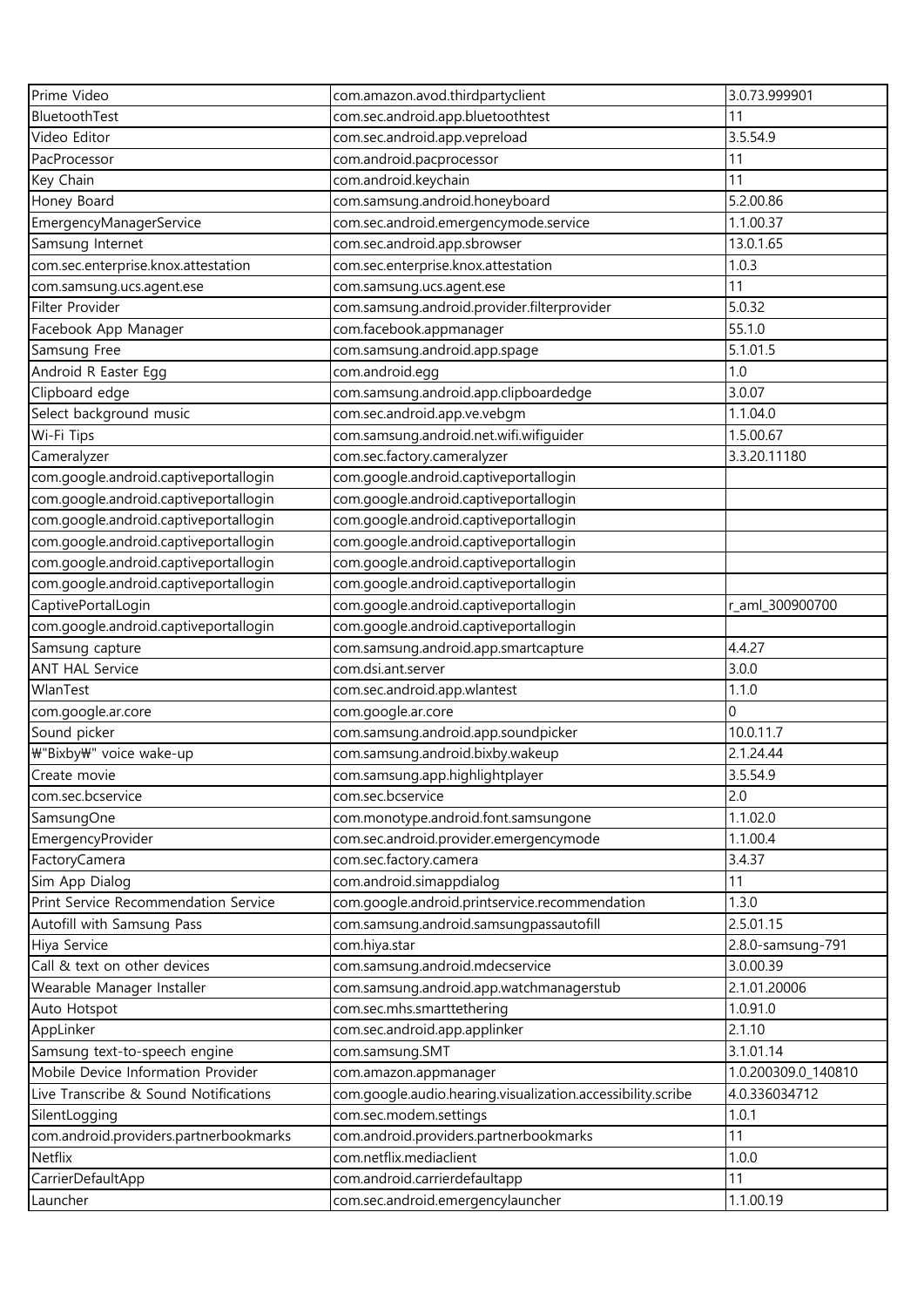| System updates UI                           | com.samsung.sdm.sdmviewer                       | 3.0           |
|---------------------------------------------|-------------------------------------------------|---------------|
| Print Spooler                               | com.android.printspooler                        | 11            |
| Service provider location                   | com.sec.location.nfwlocationprivacy             | 1.0.10        |
| Foundation                                  | com.monotype.android.font.foundation            | 2.3.03.0      |
| Link Sharing                                | com.samsung.android.app.simplesharing           | 12.0.00.21    |
| <b>Bluetooth MIDI Service</b>               | com.android.bluetoothmidiservice                | R-initial     |
| Live Message                                | com.samsung.android.service.livedrawing         | 3.3.19        |
| Samsung ApexService                         | com.sec.android.app.apex                        | 3.3.12        |
| SecureElementApplication                    | com.android.se                                  | 11            |
| Photo Screensavers                          | com.android.dreams.phototable                   | 11            |
| <b>BBCAgent</b>                             | com.samsung.android.bbc.bbcagent                | 5.0.00.16     |
| AASAservice                                 | com.samsung.aasaservice                         | 15            |
| Bluetooth                                   | com.android.bluetooth                           | 11            |
| <b>Subscription Calendars</b>               | com.samsung.android.opencalendar                | 12.0.00.16    |
| AR Zone                                     | com.samsung.android.arzone                      | 1.5.00.14     |
| <b>USBSettings</b>                          | com.sec.usbsettings                             | 1.0           |
| <b>Assisted Dialing</b>                     | com.sec.providers.assisteddialing               | 11            |
| ANT + DUT                                   | com.dsi.ant.sample.acquirechannels              | 01.00.05      |
| SecVideoEngineService                       | com.sec.sve                                     | 1.0           |
|                                             |                                                 |               |
| Dual Messenger                              | com.samsung.android.da.daagent                  | 3.1.00.0      |
| HandwritingService                          | com.samsung.android.sdk.handwriting             | 2.4.01.0      |
| Nearby Service                              | com.samsung.android.allshare.service.mediashare | 3.0.11.17     |
| Android Shared Library                      | com.google.android.ext.shared                   |               |
| SIM Toolkit                                 | com.android.stk                                 | 11            |
| <b>NFC</b>                                  | com.android.nfc                                 | 11            |
| Motion photo Viewer                         | com.samsung.android.motionphoto.viewer          | 1.0.33        |
| Tools                                       | com.sec.android.app.quicktool                   | 8.2.32        |
| slocation                                   | com.samsung.android.location                    | 1.5.01.111    |
| Bookmark Provider                           | com.android.bookmarkprovider                    | 11            |
| ANT+ Plugins Service                        | com.dsi.ant.plugins.antplus                     | 3.8.00        |
| Samsung Kids Installer                      | com.samsung.android.kidsinstaller               | 10.3.00.2     |
| com.sec.phone                               | com.sec.phone                                   | 1.0           |
| Smart Switch Agent                          | com.sec.android.easyMover.Agent                 | 1.7.00.21     |
| com.samsung.InputEventApp                   | com.samsung.InputEventApp                       | 1.0.0         |
| Wi-Fi Calling                               | com.sec.unifiedwfc                              | 6.5.00.54     |
| com.samsung.android.brightnessbackupservice | com.samsung.android.brightnessbackupservice     | 11            |
| System updates                              | com.samsung.sdm                                 | 3.0           |
| DumpCollector                               | com.samsung.carrier.logcollector                | 3.6.04        |
| <b>Basic Daydreams</b>                      | com.android.dreams.basic                        | 11            |
| Quick Share                                 | com.samsung.android.aware.service               | 3.2.11.17     |
| com.qualcomm.atfwd                          | com.qualcomm.atfwd                              | 11            |
| QDCM-FF                                     | com.qti.snapdragon.qdcm_ff                      | 1.0           |
| com.android.wallpapercropper                | com.android.wallpapercropper                    | 11            |
| System UI                                   | com.android.systemui                            | 11            |
| Google Services Framework                   | com.google.android.gsf                          | 11-6684105    |
| Emergency information                       | com.android.emergency                           | 11            |
| Google One Time Init                        | com.google.android.onetimeinitializer           | 11-6684105    |
| Storage Manager                             | com.android.storagemanager                      | 11            |
| Market Feedback Agent                       | com.google.android.feedback                     | 11-6684105    |
| com.android.carrierconfig                   | com.android.carrierconfig                       | 1.0.0         |
| Android Setup                               | com.google.android.setupwizard                  | 230.329243634 |
| Android System                              | android                                         | 11            |
| com.vzw.apnlib                              | com.vzw.apnlib                                  | 13.6          |
|                                             |                                                 |               |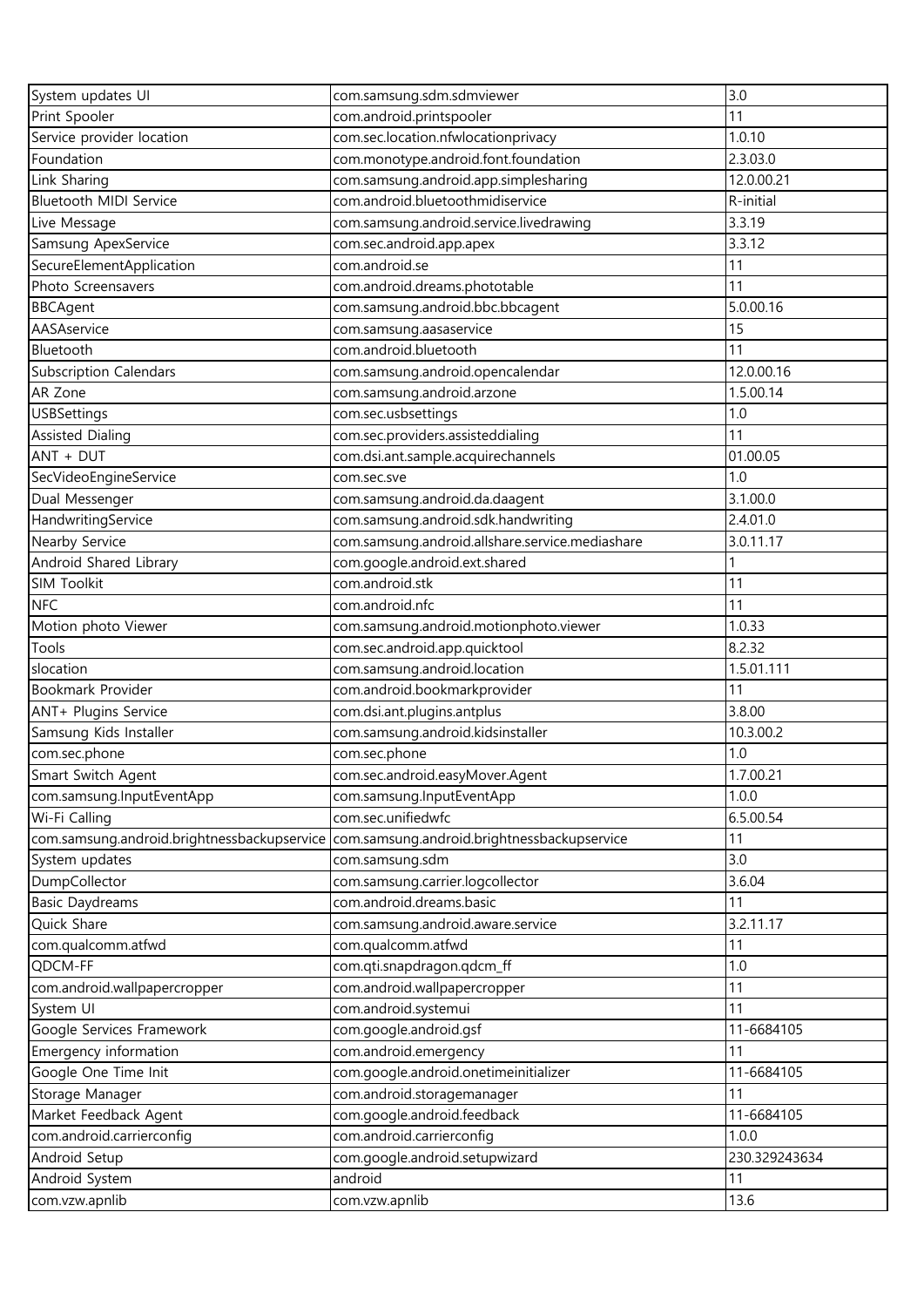| <b>ANT Radio Service</b>                   | com.dsi.ant.service.socket                 | 4.15.20         |
|--------------------------------------------|--------------------------------------------|-----------------|
| AlwaysOnDisplay                            | com.samsung.android.app.aodservice         | 6.1.40          |
| AR Emoji                                   | com.samsung.android.aremoji                | 5.0.00.22       |
| AR Emoji Editor                            | com.samsung.android.aremojieditor          | 4.3.01.5        |
| Accessibility                              | com.samsung.accessibility                  | 12.0.00.61      |
| T-Mobile                                   | com.tmobile.pr.adapt                       | 3.37.0          |
| Apps                                       | com.samsung.android.app.appsedge           | 7.0.44.0        |
| Authentication Framework                   | com.samsung.android.authfw                 | 2.5.01.4        |
| AutoDoodle                                 | com.sec.android.autodoodle.service         | 2.9.11.32       |
| AR Emoji Stickers                          | com.sec.android.mimage.avatarstickers      | 2.9.12.22       |
| com.android.backupconfirm                  | com.android.backupconfirm                  | 11              |
| BadgeProvider                              | com.sec.android.provider.badge             | 2.1.00.9        |
| SmartThings                                | com.samsung.android.beaconmanager          | 10.1.01.10      |
| com.samsung.android.biometrics.app.setting | com.samsung.android.biometrics.app.setting | 1.0.0           |
| <b>Bixby Voice</b>                         | com.samsung.android.bixby.agent            | 3.0.35.44       |
| <b>Bixby Voice Stub</b>                    | com.samsung.android.bixby.agent.dummy      | 1.0.03.0        |
| <b>Bixby Dictation</b>                     | com.samsung.android.bixby.service          | 3.0.00.7        |
| <b>BixbyVision Framework</b>               | com.samsung.android.bixbyvision.framework  | 3.7.50.0        |
| <b>Blocked Numbers Storage</b>             | com.android.providers.blockednumber        | 11              |
| Blue light filter                          | com.samsung.android.bluelightfilter        | 4.0.0           |
| Default Print Service                      | com.android.bips                           | 11              |
| CIDManager                                 | com.samsung.android.cidmanager             | 11              |
| <b>CMFA Framework</b>                      | com.samsung.android.cmfa.framework         | 1.0.00.18       |
| CMHProvider                                | com.samsung.cmh                            | 6.0.49          |
| CSC                                        | com.samsung.sec.android.application.csc    | 1.0.1.0         |
| CallBGProvider                             | com.samsung.android.callbgprovider         | 12.0.00.26      |
| CallContentProvider                        | com.samsung.android.incall.contentprovider | 12.0.00.5       |
| Call Log Backup/Restore                    | com.android.calllogbackup                  | 11              |
| CDFS MODE Launcher                         | com.sec.android.Cdfs                       | 5.0.01          |
| ClipboardSaveService                       | com.samsung.clipboardsaveservice           | 2.0             |
| Edge panels                                | com.samsung.android.app.cocktailbarservice | 7.0.43.0        |
| Work profile                               | com.samsung.android.knox.containeragent    | 2.7.05001015    |
| D-MAT                                      | com.verizon.obdm                           | 2.0.0           |
| DeX for PC                                 | com.sec.android.app.dexonpc                | 1.4.00.17       |
| Samsung DeX                                | com.sec.android.desktopmode.uiservice      | 3.9.21.3        |
| DeviceKeystring                            | com.sec.android.app.factorykeystring       | 11              |
| <b>DQA</b>                                 | com.samsung.android.dqagent                | 2.0.11          |
| DeviceTest                                 | com.sec.factory                            | 11              |
| DiagMonAgent                               | com.sec.android.diagmonagent               | 7.0.04          |
| Samsung Digital Key                        | com.samsung.android.digitalkey             | 1.0.00.25       |
| Digital Wellbeing                          | com.samsung.android.forest                 | 2.0.00.49       |
| com.google.android.documentsui             | com.google.android.documentsui             |                 |
| com.google.android.documentsui             | com.google.android.documentsui             |                 |
| com.google.android.documentsui             | com.google.android.documentsui             |                 |
| com.google.android.documentsui             | com.google.android.documentsui             |                 |
| com.google.android.documentsui             | com.google.android.documentsui             |                 |
| com.google.android.documentsui             | com.google.android.documentsui             |                 |
| com.google.android.documentsui             | com.google.android.documentsui             |                 |
| Files                                      | com.google.android.documentsui             | r_aml_300900741 |
| Downloads                                  | com.android.providers.downloads.ui         | 11              |
| Wallpapers                                 | com.samsung.android.app.dressroom          | 1.3.55          |
| Live focus                                 | com.samsung.android.app.dofviewer          | 6.0.43          |
| Wallpaper services                         | com.samsung.android.dynamiclock            | 3.3.00.55       |
|                                            |                                            |                 |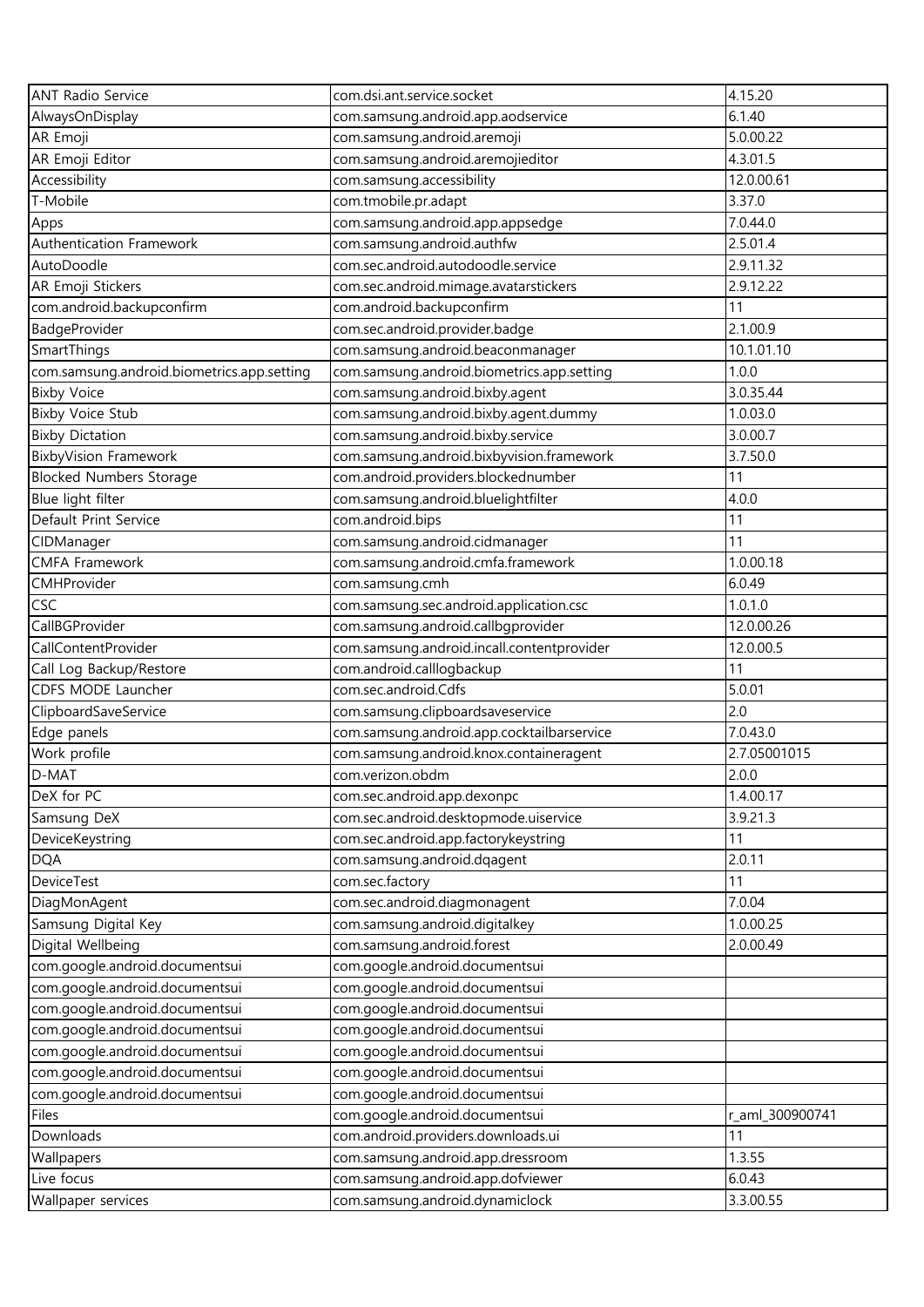| Dynamic System Updates               | com.android.dynsystem                      | 11         |
|--------------------------------------|--------------------------------------------|------------|
| <b>TestWandFota</b>                  | com.samsung.android.app.earphonetypec      | 1.2.12     |
| Nearby device scanning               | com.samsung.android.easysetup              | 11.0.10.0  |
| com.samsung.android.knox.attestation | com.samsung.android.knox.attestation       | 1.2.00.20  |
| com.sec.epdg                         | com.sec.epdg                               | 11         |
| <b>External Storage</b>              | com.android.externalstorage                | 11         |
| Facebook App Installer               | com.facebook.system                        | 55.1.0     |
| Facebook Services                    | com.facebook.services                      | 54.0.12    |
| FaceService                          | com.samsung.faceservice                    | 4.2.07     |
| Secure Wi-Fi                         | com.samsung.android.fast                   | 6.5.00.3   |
| Finder                               | com.samsung.android.app.galaxyfinder       | 9.6.27.0   |
| Find My Mobile                       | com.samsung.android.fmm                    | 7.2.09.1   |
| Software update                      | com.wssyncmldm                             | 3.7.07     |
| <b>Fused Location</b>                | com.android.location.fused                 | 11         |
| Galaxy Store                         | com.sec.android.app.samsungapps            | 4.5.22.9   |
| Samsung SM8250 GameDriver            | com.samsung.gamedriver.sm8250              | 11.0.00.0  |
| Game Launcher                        | com.samsung.android.game.gamehome          | 4.3.03.5   |
| Game Optimizing Service              | com.samsung.android.game.gos               | 3.4.00.23  |
| Game Booster                         | com.samsung.android.game.gametools         | 3.0.00.8   |
| Package installer                    | com.google.android.packageinstaller        | 11-6684105 |
| GPUWatch                             | com.samsung.gpuwatchapp                    | 2.0.40     |
| Tags                                 | com.samsung.android.service.tagservice     | 1.6.14.0   |
| HdmApp                               | com.samsung.android.hdmapp                 | 1.0.00.8   |
| Adapt Sound                          | com.sec.hearingadjust                      | 11.0.24    |
| IOTHiddenMenu                        | com.sec.hiddenmenu                         | 11         |
| com.samsung.huxplatform              | com.samsung.huxplatform                    | 1.0.0      |
| HwModuleTest                         | com.sec.android.app.hwmoduletest           | 11         |
| IPService                            | com.samsung.ipservice                      | 4.0.38     |
| ImsLogger                            | com.sec.imslogger                          | 1.20200801 |
| Input Devices                        | com.android.inputdevices                   | 11         |
| SmartFPSAdjuster                     | com.sec.android.smartfpsadjuster           | 11         |
| Samsung Visit In                     | com.samsung.android.ipsgeofence            | 4.1.02.122 |
| <b>KLMS Agent</b>                    | com.samsung.klmsagent                      | 3.4.20411  |
| Work profile                         | com.samsung.android.knox.containercore     | 1.0        |
| Samsung DeX Home                     | com.sec.android.app.desktoplauncher        | 3.0.03.43  |
| Device Services                      | com.samsung.android.kgclient               | 2.2.70     |
| Knox Key Chain                       | com.samsung.knox.keychain                  | 11         |
| KnoxPushManager                      | com.samsung.android.knox.pushmanager       | 1.1.00.28  |
| com.test.LTEfunctionality            | com.test.LTEfunctionality                  | 1.0        |
| LED Cover                            | com.samsung.android.app.ledbackcover       | 1.2.41     |
| LED Cover Service                    | com.sec.android.cover.ledcover             | 1.4.63     |
| Link to Windows Service              | com.samsung.android.mdx                    | 2.1.07.4   |
| DECO PIC                             | com.samsung.android.livestickers           | 2.0.00.21  |
| Live Wallpaper Picker                | com.android.wallpaper.livepicker           | 11         |
| com.android.localtransport           | com.android.localtransport                 | 11         |
| Carrier Login Engine                 | com.verizon.loginengine.unbranded          | 4.7.4.0    |
| Work Setup                           | com.android.managedprovisioning            | 11         |
| Samsung Galaxy Friends               | com.samsung.android.mateagent              | 2.1.21.2   |
| mlp                                  | com.samsung.mlp                            | 5.0.04     |
| com.android.providers.media          | com.android.providers.media                | 11         |
| MmsService                           | com.android.mms.service                    | 11         |
| MobileWips                           | com.samsung.android.server.wifi.mobilewips | 1.1.16.0   |
| Service mode RIL                     | com.sec.android.RilServiceModeApp          | 11         |
|                                      |                                            |            |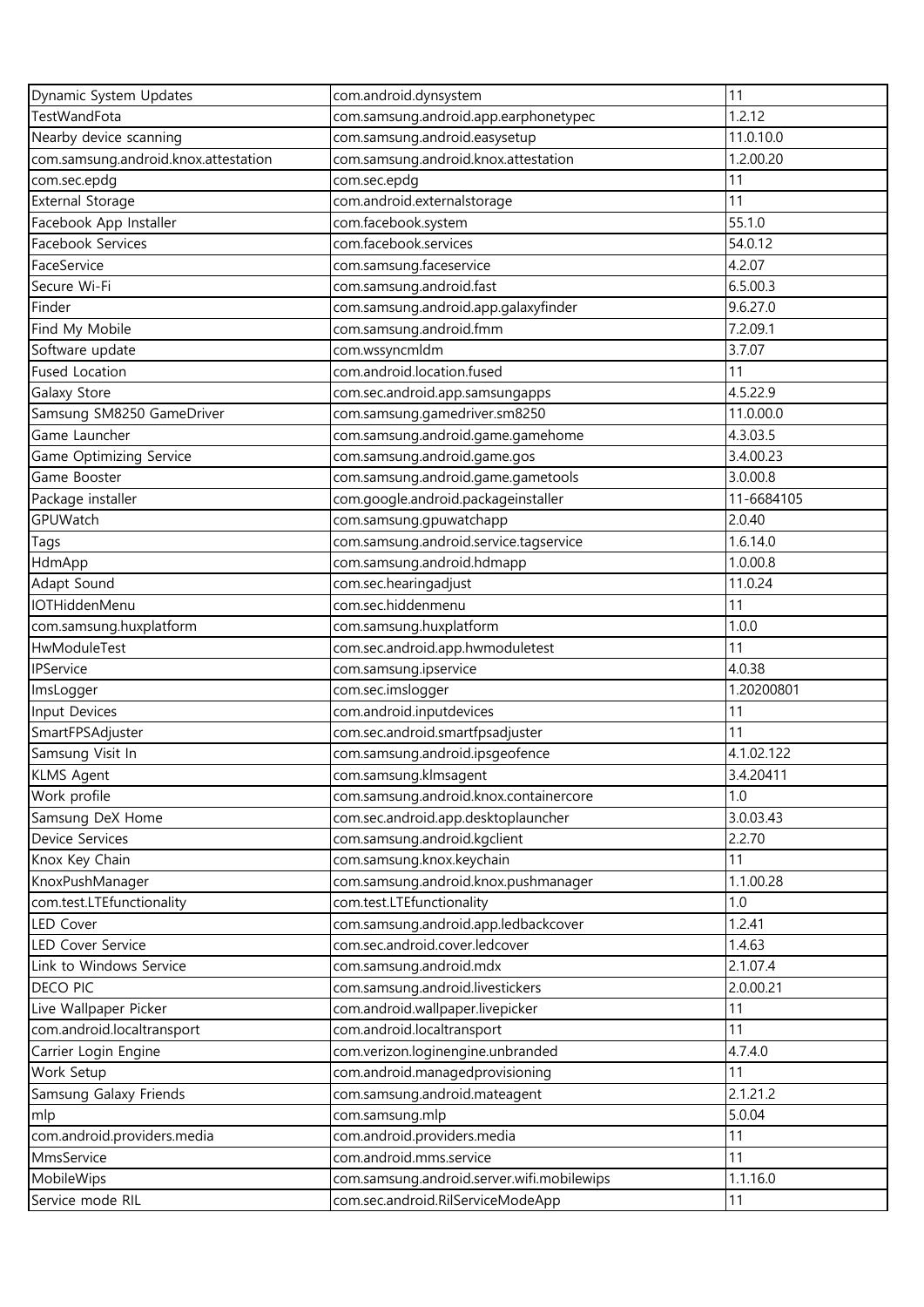| MTP application                                  | com.samsung.android.MtpApplication               | 1.0             |
|--------------------------------------------------|--------------------------------------------------|-----------------|
| MTP Host                                         | com.android.mtp                                  | 11              |
| Separate app sound                               | com.samsung.android.setting.multisound           | 3.0.00.11       |
| NSDSWebApp                                       | com.sec.vsim.ericssonnsds.webapp                 | 2.0.06.0        |
| Samsung Location SDK                             | com.sec.location.nsflp2                          | 5.3.38          |
| NetworkDiagnostic                                | com.samsung.android.networkdiagnostic            | 2.5.05.2        |
| com.google.android.networkstack.permissionconfig | com.google.android.networkstack.permissionconfig |                 |
| com.google.android.networkstack.permissionconfig | com.google.android.networkstack.permissionconfig |                 |
| com.google.android.networkstack.permissionconfig | com.google.android.networkstack.permissionconfig |                 |
| com.google.android.networkstack.permissionconfig | com.google.android.networkstack.permissionconfig |                 |
| com.google.android.networkstack.permissionconfig | com.google.android.networkstack.permissionconfig | r_aml_300900722 |
| com.google.android.networkstack.permissionconfig | com.google.android.networkstack.permissionconfig |                 |
| com.google.android.networkstack.permissionconfig | com.google.android.networkstack.permissionconfig |                 |
| com.google.android.networkstack.permissionconfig | com.google.android.networkstack.permissionconfig |                 |
| com.google.android.networkstack                  | com.google.android.networkstack                  |                 |
| com.google.android.networkstack                  | com.google.android.networkstack                  |                 |
| Network manager                                  | com.google.android.networkstack                  | r_aml_300900700 |
| com.google.android.networkstack                  | com.google.android.networkstack                  |                 |
| com.google.android.networkstack                  | com.google.android.networkstack                  |                 |
| com.google.android.networkstack                  | com.google.android.networkstack                  |                 |
| com.google.android.networkstack                  | com.google.android.networkstack                  |                 |
| com.google.android.networkstack                  | com.google.android.networkstack                  |                 |
| com.google.android.networkstack                  | com.google.android.networkstack                  |                 |
| com.verizon.obdm_permissions                     | com.verizon.obdm_permissions                     | 1.0.7           |
| Configuration update                             | com.samsung.android.app.omcagent                 | 5.3.22          |
| com.android.ons                                  | com.android.ons                                  | 11              |
| Configuration message                            | com.wsomacp                                      | 7.4.07          |
| <b>OMADM</b>                                     | com.sec.omadmspr                                 | 5.3             |
| OneDrive                                         | com.microsoft.skydrive                           | 6.16            |
| Samsung PaymentFramework                         | com.samsung.android.spayfw                       | 2.9.04          |
| People edge                                      | com.samsung.android.service.peoplestripe         | 12.0.00.11      |
| RilNotifier                                      | com.sec.app.RilErrorNotifier                     | 1.0.0           |
| Photo Editor                                     | com.sec.android.mimage.photoretouching           | 2.9.11.35       |
| Application installer                            | com.sec.android.preloadinstaller                 | 11              |
| ProxyHandler                                     | com.android.proxyhandler                         | 11              |
| Media and devices                                | com.samsung.android.mdx.quickboard               | 2.0.11.441      |
| <b>Bixby Routines</b>                            | com.samsung.android.app.routines                 | 3.0.45          |
| <b>Customization Service</b>                     | com.samsung.android.rubin.app                    | 2.8.00.13       |
| SCameraService                                   | com.samsung.android.camerasdkservice             | 1.1             |
| SCameraXService                                  | com.samsung.android.cameraxservice               | 1.1             |
| Configuration update                             | com.samsung.android.sdm.config                   | 3.0.07          |
| SEMFactoryApp                                    | com.sem.factoryapp                               | 1.0.00.41       |
| SKMSAgentService                                 | com.skms.android.agent                           | 1.0.40-48       |
| Software update                                  | com.sec.android.soagent                          | 6.0.08          |
| Samsung Push Service                             | com.sec.spp.push                                 | 3.3.06          |
| SVC Agent                                        | com.samsung.android.svcagent                     | 5.0.00.11       |
| Samsung voice input                              | com.samsung.android.svoiceime                    | 2.3.01.0        |
| Samsung account                                  | com.osp.app.signin                               | 12.0.00.24      |
| Samsung Checkout                                 | com.sec.android.app.billing                      | 5.0.30.0        |
| Calendar Storage                                 | com.android.providers.calendar                   | 12.0.00.3       |
| Camera                                           | com.sec.android.app.camera                       | 11.0.00.93      |
| Samsung Cloud                                    | com.samsung.android.scloud                       | 4.6.01.2        |
| Contacts                                         | com.samsung.android.app.contacts                 | 12.1.02.22      |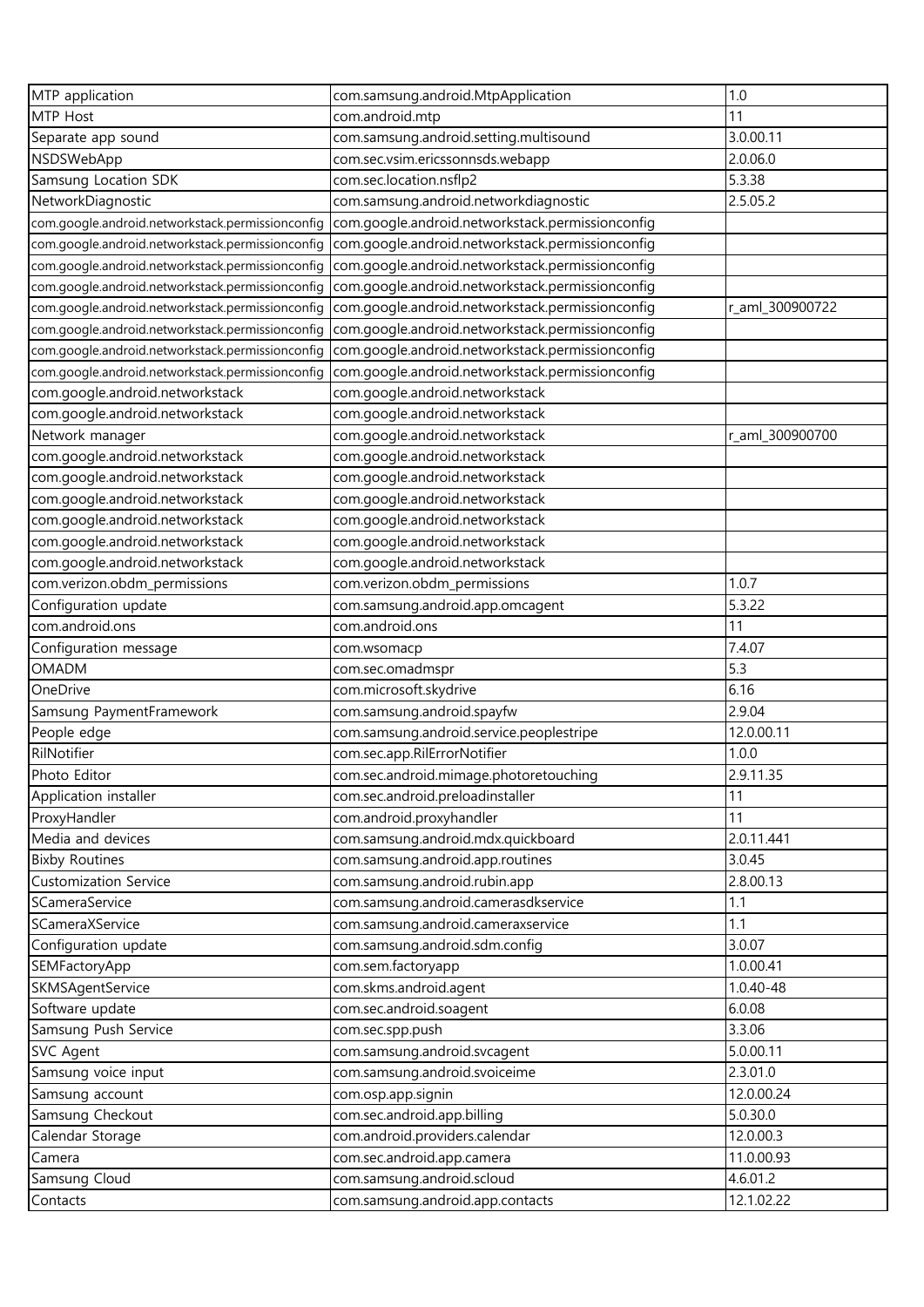| Contacts Storage                         | com.samsung.android.providers.contacts                      | 12.5.04     |
|------------------------------------------|-------------------------------------------------------------|-------------|
| Samsung Core Services                    | com.samsung.android.scs                                     | 1.0.00.41   |
| Samsung Device Health Manager Service    | com.sec.android.sdhms                                       | 11          |
| Phone                                    | com.samsung.android.dialer                                  | 12.1.02.22  |
| Samsung Experience Svc                   | com.samsung.android.mobileservice                           | 12.0.00.24  |
| Gallery                                  | com.sec.android.gallery3d                                   | 12.0.00.50  |
| Call                                     | com.samsung.android.incallui                                | 12.0.01.57  |
| Magnifier                                | com.sec.android.app.magnifier                               | 10.0.60     |
| Messages                                 | com.samsung.android.messaging                               | 12.0.00.231 |
| Samsung Multi Connectivity               | com.samsung.android.mcfserver                               | 1.0.02.85   |
| Samsung Pass                             | com.samsung.android.samsungpass                             | 2.6.00.38   |
| SamsungPositioning                       | com.samsung.android.samsungpositioning                      | 3.1.01.6    |
| SamsungSmartSuggestions                  | com.samsung.android.smartsuggestions                        | 11          |
| What                                     | com.samsung.android.app.social                              | 12.0.00.4   |
| Video Player                             | com.samsung.android.video                                   | 7.3.10.35   |
| Separated Apps                           | com.samsung.android.appseparation                           | 1.0.01.35   |
| Configuration update                     | com.samsung.android.providers.carrier                       | 1.0.27      |
| Download Manager                         | com.android.providers.downloads                             | 11          |
| Sec Media Storage                        | com.samsung.android.providers.media                         | 11          |
| My Files                                 | com.sec.android.app.myfiles                                 | 12.0.00.512 |
| Settings                                 | com.android.settings                                        | 11          |
| Settings Suggestions                     | com.android.settings.intelligence                           | 11          |
| Samsung SetupWizard                      | com.sec.android.app.SecSetupWizard                          | 3.0.20.1    |
| SecSoundPicker                           | com.samsung.android.secsoundpicker                          | 1.0.00.22   |
| Dialer Storage                           | com.android.providers.telephony                             | 11          |
| Secure Folder                            | com.samsung.knox.securefolder                               | 1.6.01.50   |
| Send SOS messages                        | com.sec.android.app.safetyassurance                         | 12.0.00.44  |
| SettingsBixby                            | com.samsung.android.app.settings.bixby                      | 3.0.19      |
| Settings Storage                         | com.android.providers.settings                              | 11          |
| Settings                                 | com.samsung.android.SettingsReceiver                        | 11          |
| Setup Wizard                             | com.sec.android.app.setupwizard                             | 11.0.26     |
| Quick Share                              | com.samsung.android.app.sharelive                           | 12.0.00.16  |
| Tags                                     | com.android.apps.tag                                        | 4.3.00      |
| com.android.sharedstoragebackup          | com.android.sharedstoragebackup                             | 11          |
| Shell                                    | com.android.shell                                           | 11          |
| Single Take                              | com.samsung.android.singletake.service                      | 2.0.00.29   |
| Smart Call                               | com.samsung.android.smartcallprovider                       | 12.0.00.20  |
| EpdgTestApp                              | com.sec.epdgtestapp                                         | 11          |
| Device care                              | com.samsung.android.lool                                    | 12.0.00.42  |
| com.samsung.android.smartswitchassistant | com.samsung.android.smartswitchassistant                    | 2.0.01      |
| SoHService                               | com.samsung.sait.sohservice                                 | 11          |
| SoundAlive                               | com.sec.android.app.soundalive                              | 9.5.19      |
| Network unlock                           | com.samsung.ssu                                             | 1.2.72      |
| Intent Filter Verification Service       | com.android.statementservice                                | 1.0         |
| Crocro and friends                       | com.samsung.android.app.camera.sticker.facearavatar.preload | 3.0.11      |
| StoryService                             | com.samsung.storyservice                                    | 4.0.31      |
| SystemUIBixby2                           | com.samsung.systemui.bixby2                                 | 1.4.01.1    |
| Samsung DeX System UI                    | com.samsung.desktopsystemui                                 | 11          |
| SystemUpdate                             | com.sec.android.systemupdate                                | 12.0.00.0   |
| TADownloader                             | com.samsung.android.tadownloader                            | 1.2.03      |
| AuthFw TaPack                            | com.samsung.android.tapack.authfw                           | 1.0.32.0    |
| TalkBack                                 | com.samsung.android.accessibility.talkback                  | 12.0.00.23  |
| Tasks                                    | com.samsung.android.app.taskedge                            | 4.2.19      |
|                                          |                                                             |             |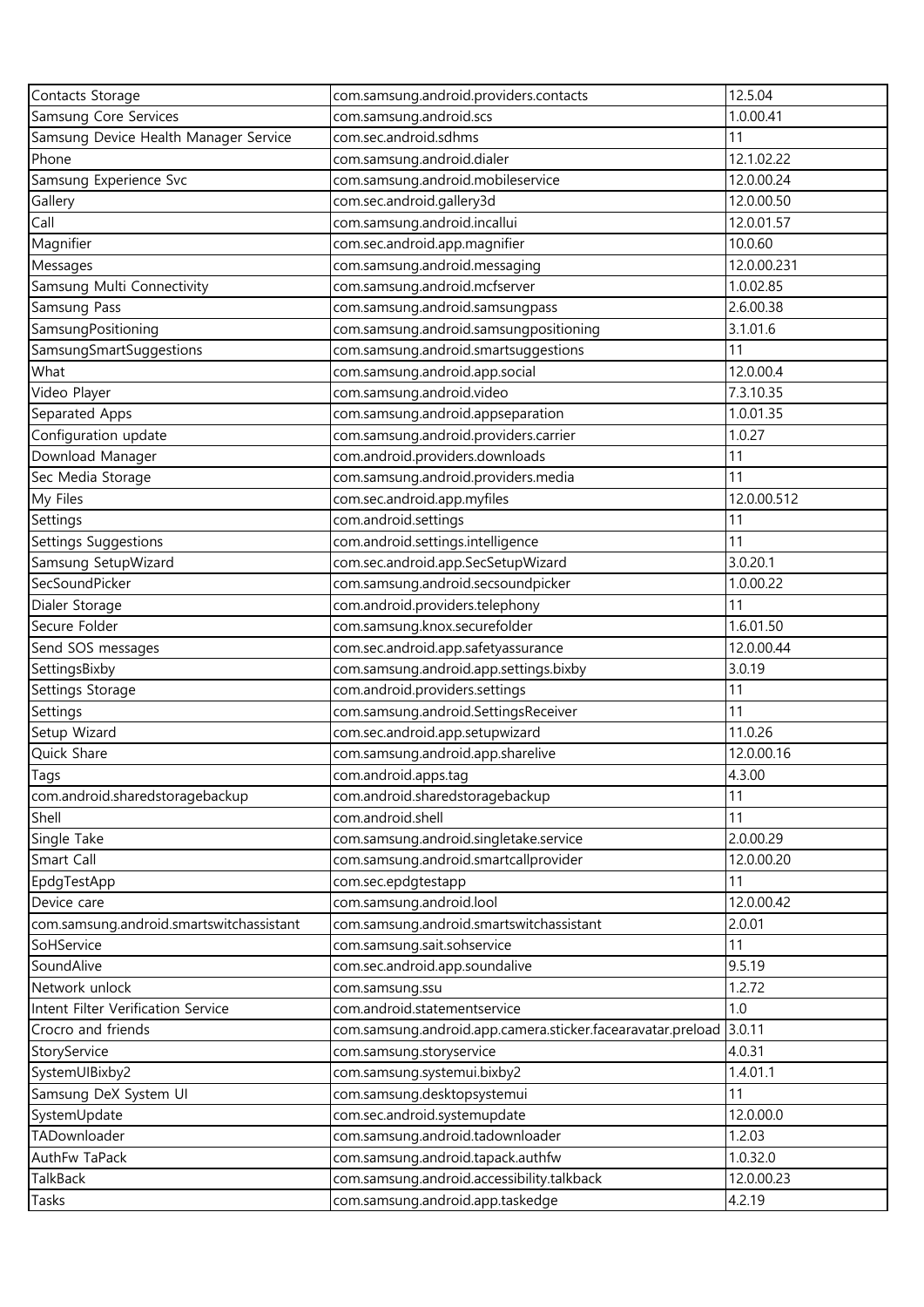| Phone Services                              | com.android.phone                                  | 11                                   |
|---------------------------------------------|----------------------------------------------------|--------------------------------------|
| Phone                                       | com.android.server.telecom                         | 11                                   |
| Call settings                               | com.samsung.android.app.telephonyui                | 12.0.01.35                           |
| Galaxy Themes Service                       | com.samsung.android.themecenter                    | 11.0.0.0                             |
| Galaxy Themes                               | com.samsung.android.themestore                     | 5.2.00.1106                          |
| Tips                                        | com.samsung.android.app.tips                       | 3.0.26.0                             |
| One UI Home                                 | com.sec.android.app.launcher                       | 12.0.00.175                          |
| Tethering Provision                         | com.samsung.unifiedtp                              | 1.0.07.1                             |
| Visual Voicemail                            | com.samsung.vvm                                    | 13.0.00.10                           |
| <b>User Dictionary</b>                      | com.android.providers.userdictionary               | 11                                   |
| <b>VZWAPN</b>                               | com.vzw.apnservice                                 | 18.3                                 |
| VolumeMonitorProvider                       | com.sec.android.app.volumemonitorprovider          | 1.2.02                               |
| VpnDialogs                                  | com.android.vpndialogs                             | 11                                   |
| Cloud                                       | com.vcast.mediamanager                             | 20.7.15                              |
| core                                        | com.microsoft.appmanager                           | 1.20103.92.0                         |
| <b>IMS Service</b>                          | com.sec.imsservice                                 | 1.0                                  |
| Knox Analytics Uploader                     | com.samsung.android.knox.analytics.uploader        | 1.2.01.1                             |
| KnoxVpnPacProcessor                         | com.knox.vpn.proxyhandler                          | 11                                   |
| ringtonebackup                              | com.sec.android.app.ringtoneBR                     | 1.0.00.4                             |
| Service mode                                | com.sec.android.app.servicemodeapp                 | 11                                   |
| SmartFaceService                            | com.samsung.android.smartface                      | 1.0                                  |
| com.samsung.android.wallpaper.res           | com.samsung.android.wallpaper.res                  | 11                                   |
| Software Update                             | com.ws.dm                                          | 4.5.17                               |
| AT&T Smart Wi-Fi                            | com.att.android.attsmartwifi                       | 3.0                                  |
| QoSIndicator                                | com.samsung.qosindicator                           | 1.1.08                               |
| AT&T Cloud                                  | com.att.personalcloud                              | 20.4.21.2                            |
| AT&T TV                                     | com.att.tv                                         | 1.0                                  |
| <b>ATT Security Services</b>                | com.att.csoiam.mobilekey                           | 1.0.6                                |
| myAT&T                                      | com.att.myWireless                                 | 6.7.1                                |
| Entertainment Widget                        | com.sec.android.app.ewidgetatt                     | 1.0.39                               |
| Device Help                                 | com.att.dh                                         | 3.53.1                               |
|                                             | net.aetherpal.device                               | 2.04.1103.283                        |
| AT&T Remote Support<br>AT&T Mobile Security | com.att.mobilesecurity                             | 5.5.1-d2044a3                        |
| Mobile Network Diagnostics                  | com.att.iqi                                        | 7.0.3                                |
| Call Protect                                | com.att.callprotect                                | $3.7.1 - 1854$                       |
|                                             | com.dti.att                                        | 7.0.107-5314                         |
| Mobile Services Manager                     |                                                    |                                      |
| Setup & Transfer                            | com.synchronoss.dcs.att.r2g                        | 3.0.0.90-release                     |
| Spectrum Connectivity Services              | com.spectrum.cm.headless<br>com.tmobile.echolocate | 3.2.3 (2.0.5 3.0.3) REL<br>5.0.8     |
| T-Mobile Diagnostics                        |                                                    |                                      |
| T-Mobile                                    | com.tmobile.pr.mytmobile                           | 7.24.1.20062607                      |
| Call Screener                               | com.sprint.ecid                                    | 11.2.0 2020-11-08 36e5cd0874@36e5cd0 |
| Voicemail                                   | com.coremobility.app.vnotes                        | T.9.1.0.23                           |
| <b>MCM Client</b>                           | com.sprint.w.installer                             | 6.0.25-Release                       |
| SAE                                         | com.sec.sprextension                               | 1.5.5                                |
| Lookout                                     | com.lookout                                        | 10.35.1-70990ac                      |
| Carrier Device Manager                      | com.sprint.ms.cdm                                  | 1.7.3                                |
| Chameleon                                   | com.samsung.sprint.chameleon                       | 4.1.1                                |
| My Sprint Launcher                          | com.sprint.zone                                    | 7.0.7                                |
| Mobile Installer                            | com.sprint.ce.updater                              | 10.6.00                              |
| Carrier Hub                                 | com.sprint.ms.smf.services                         | 5.9.6                                |
| Mobile Services Manager                     | com.LogiaGroup.LogiaDeck                           | 7.0.107-5313                         |
| Call Guardian                               | com.uscc.ecid                                      | 9.9.0 2020-09-23 r519039c7b7@519039c |
| Retail Demo Mode                            | com.customermobile.preload.vzw                     | Retail Demo Mode                     |